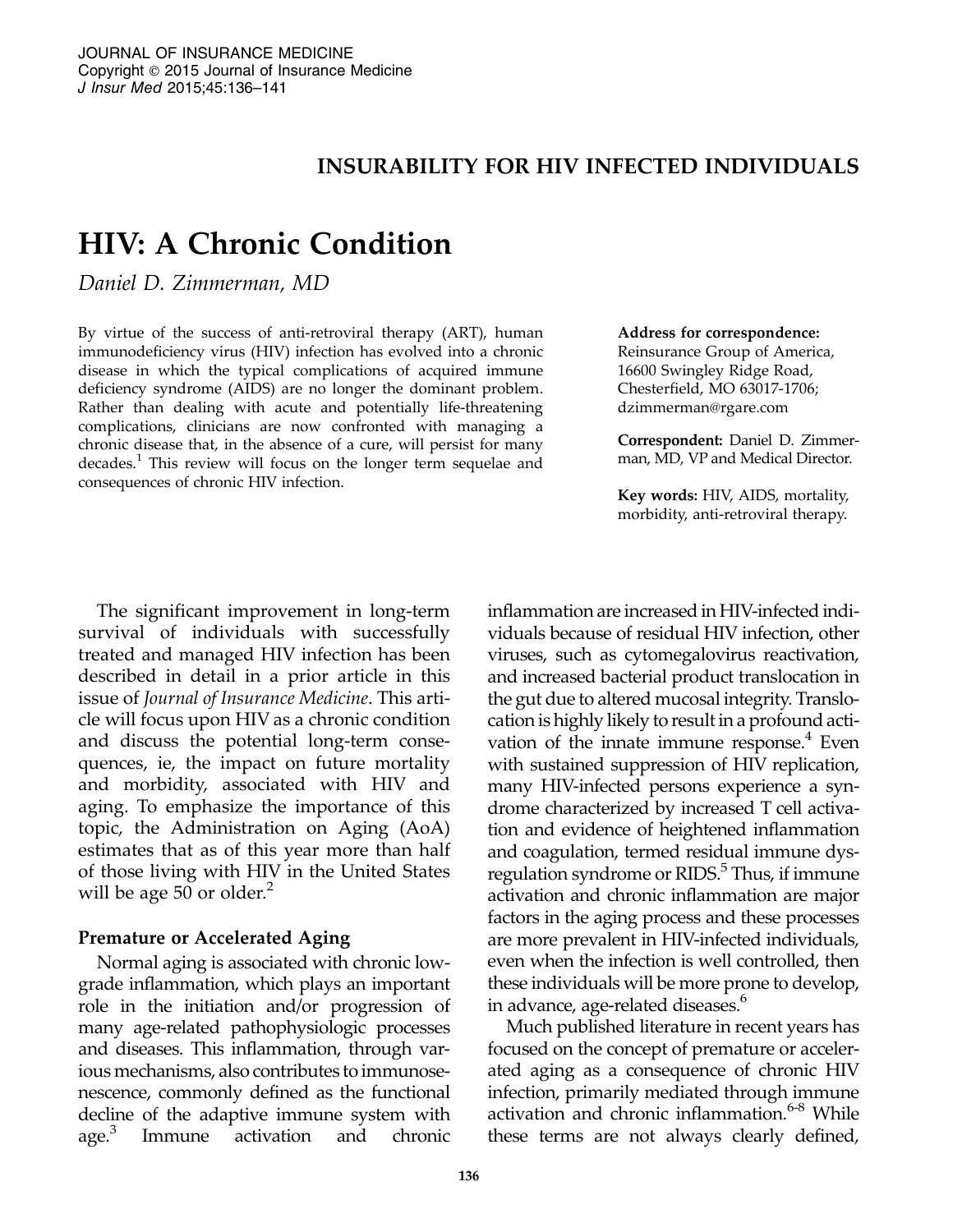three criteria should be required as part of their definitions: 1) HIV should affect conditions already known to be associated with aging in the general population, 2) HIV should increase the incidence of more than one age-related condition, and 3) the rate of these conditions should be greater than among uninfected patients of similar age. The numerical appearance of premature aging could be due to HIV acting as an accelerant of true biological aging or as an independent causal factor for one or more comorbid conditions.<sup>9</sup> It is also important to account for differential exposure to risk factors between HIV-infected and HIV-uninfected populations that are likely to result in residual confounding when assessing associations of HIV with increased risk of age-related illness.<sup>8</sup> Overall, in treated individuals who achieve durable suppression of HIV, natural aging, drug-specific toxicity, lifestyle factors, persistent inflammation, and possible residual im‐ munodeficiency are causally associated with the premature development of many complications normally associated with aging. These include cardiovascular disease and cancer.<sup>10</sup> Other "non-AIDS" complications include neurocognitive decline, liver disease, kidney disease, bone disease, and a frailty phenotype.

The following sections will primarily address three of these complications related to chronic HIV infection: cardiovascular (and metabolic) risk and outcomes, cancer, and neurocognitive impairment.

## CARDIOVASCULAR (CV) AND METABOLIC RISK AND OUTCOMES

As early as the late 1990s, changes in body fat distribution, termed lipodystrophy, began to appear in HIV-treated patients. It is likely that these changes are the net result of competing phenomena: the natural history of lipohypertrophy as a result of the direct impact of HIV and ART and physiological body fat changes observed in the aging population.<sup>11</sup> Friis-Moller and the Data Collection on Adverse Events of Anti-HIV Drugs (DAD) Study Group demonstrated in 2003 that ART was independently associated with a 26%

relative increase in the rate of myocardial infarction per year of exposure during the first 4 to 6 years of use.<sup>12</sup> The group subsequently published a paper in 2007 concluding that exposure to protease inhibitors is associated with an increased risk of myocardial infarction, which was partly explained by dyslipidemia. There was no evidence of such an association for nonnucleoside reverse-transcriptase inhibitors (NNRTIs).<sup>13</sup> A more recent publication notes that NNRTIs are associated with lipid changes; however, newer agents exhibit more favorable impact on lipid profiles.14

Increased cardiovascular risk in HIV-infected individuals may be due to inflammatory lipid modulation not captured by traditional lipid profiles. Munger et al used advanced lipoprotein phenotyping inclusive of the HDL cholesterol efflux capacity (the measure by which HDL removes cholesterol from the vessel wall) and lipoprotein particle concentration and size to study a group of treated HIV-positive individuals who were on stable antiretroviral therapy and had relatively benign traditional lipid values: mean total cholesterol 178 mg/dL, LDL-C 108 mg/dL, HDL-C 44 mg/dL, and triglycerides of 122.5 mg/dL. Their findings demonstrated an atherogenic lipoprotein profile (elevated LDL particle counts, decreased LDL size, decreased protective large HDL levels, and reduced HDL cholesterol efflux capacity) in the study group with normal traditional lipid panels. While CV outcomes were not measured, the authors suggested further research is needed to determine the exact relationship of lipid sub-particle measurements and CV outcomes in HIV-infected individuals.15

Guaraldi et al studied 400 HIV-infected patients by performing cardiac computed tomography imaging to identify coronary artery calcium (CAC). Vascular age was estimated on the basis of the extent of CAC. Increased vascular age was observed in 162 patients (40.5%), with an average increase of 15 years (range, 1-43 years) over the chronological age. Univariate analysis indicated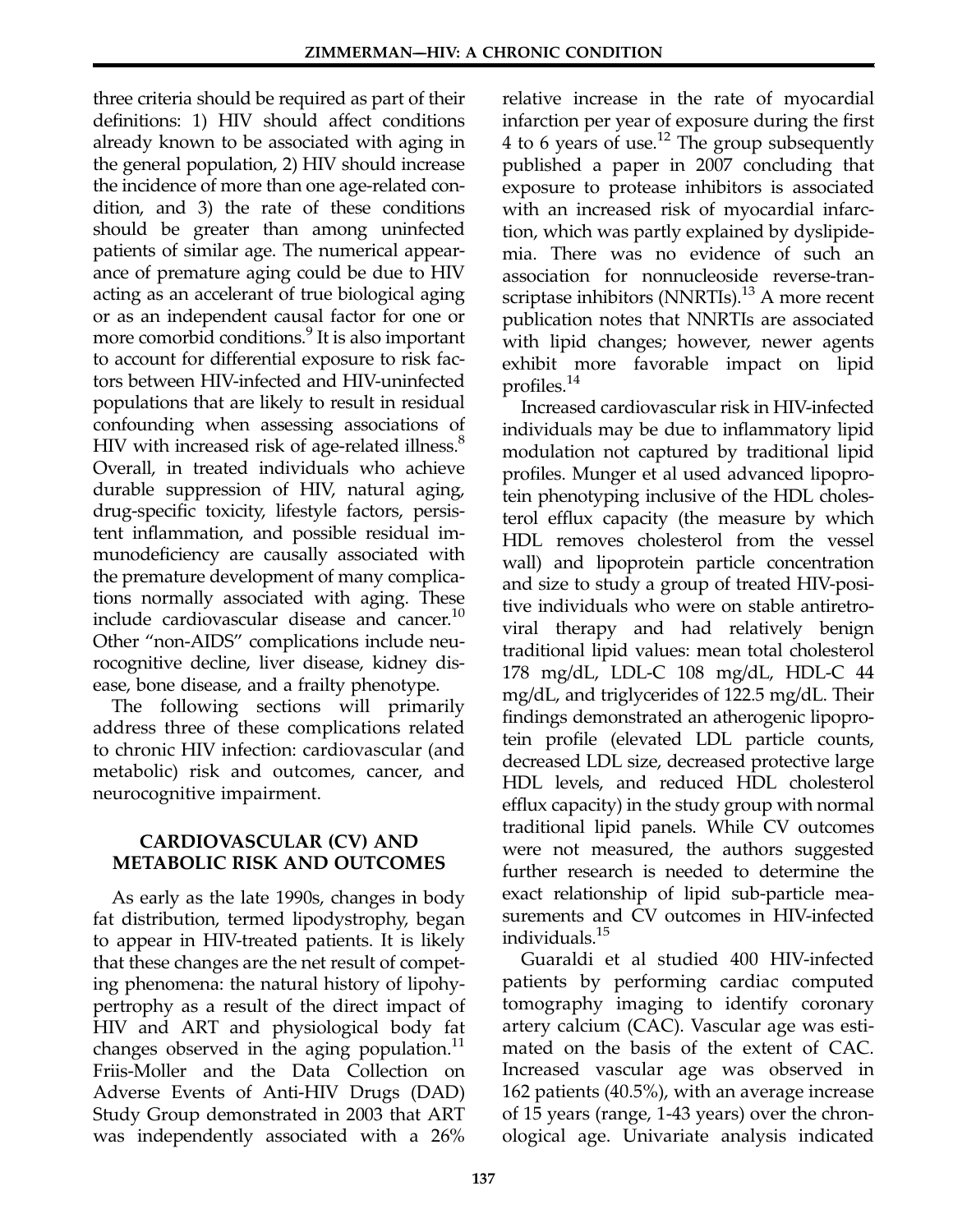that multiple traditional risk factors for vascular disease were associated with in‐ creased vascular age. In multivariate analysis, an elevated, current CD4+ cell count was the only predictor of increased vascular age. The authors noted that this was a counterintuitive finding and in contrast to other studies which demonstrated that low CD4+ cell counts were associated with CV risk and incident CV disease. However, it was hypothesized that the discrepancy might be explained by a U-shaped curve effect with both ends of the spectrum leading to increased CV risk and outcomes based on different pathophysiologic mechanisms.<sup>16</sup>

Another more recent study published in 2014 by Post et al also assessed CAC in men who have sex with men who were HIVinfected and compared them with non-HIV-infected controls. Both groups were aged 40-70 years, weighed less than 200 pounds, and had no history of coronary revascularization. After adjustment for age, race, CT scanning center, and cohort, the prevalence ratio (PR) of CAC in HIV-infected men was 1.2 (95% CI, 1.08-1.35). However, after adjustment for CAD risk factors, the association became borderline with PR of 1.12 (95% CI, 0.99-1.26). Another significant finding was that more HIV-infected than non-infected men had a higher PR of noncalcified plaque, 1.25 (CI, 1.10-1.43), which persisted after adjustment for age, race, CT scanning center, cohort, and additional CAD risk factors. The authors also found that the prevalence of non-calcified plaque increased with advancing age in HIV-infected men (PR per 5-year increase in age, 1.17 [CI, 1.11- 1.23]) but not for uninfected men (PR per 5-year increase in age, 1.03 [CI, 0.966-1.11]). They noted non-calcified plaque may be more prone to rupture, leading to acute coronary syndromes.<sup>17</sup>

Hsue et al assessed another CV risk factor, namely that of carotid intimal medial thickness (IMT), in groups of treated HIV-infected patients, HIV-infected patients who were untreated but had undetectable viral loads and preserved CD4+ cell counts (HIV controllers), and HIV-negative controls. HIV-positive participants had much higher median IMT results than HIV-negative participants  $(0.91$  mm vs  $0.72$ mm,  $p<0.001$ ) even after adjusting for traditional CV risk factors. HIV controllers also had a higher median IMT than HIV-negative subjects even when restricting the analysis to those with CD4+ counts  $>500$  cells/mm<sup>3</sup>. The authors note that the carotid IMT was higher among all groups of HIV subjects, irrespective of antiretroviral treatment or the level of viremia. The unexpected finding of a high IMT in HIV controllers suggests that other factors contribute to the pathogenesis of HIV-associated atherosclerosis. They argued for a possible role of persistent HIV-associated inflammation as a potential cause for the accelerated observed atherosclerosis in HIV disease.<sup>18</sup>

A large recent study of the US veteran population assessed the association of acute myocardial infarction (AMI) and HIV infection. Freiburg et al studied a cohort of over 80,000 participants  $(33\% \text{ HIV positive}, >97\% \text{ male})$ and excluded those with baseline cardiovascular disease. After adjustment for traditional Framingham risk factors and substance abuse, they determined that AMI events were consistently and significantly higher for HIV-infected individuals across three age categories (40-49, 50-59, and 60-69 years) by an overall hazard ratio of 1.48 (95% CI, 1.27-1.72). Moreover, even those achieving HIV-1 RNA levels less than 500 copies/mL demonstrated a hazard ratio of 1.39 (95% CI, 1.17-1.66). It was suggested that the Framingham risk score may underestimate AMI risk among HIV-infected people. An editorial pointed out that this study, compared to previous studies, was able to control for a variety of potential confounders and provided a better estimate of the effect of HIV infection itself on AMI rates.<sup>19</sup>

While the previous study primarily included men, another study, published in 2014, specifically analyzed the risk of cardiovascular events in HIV-infected women. The cohort consisted of 2187 women in the Veterans Aging Cohort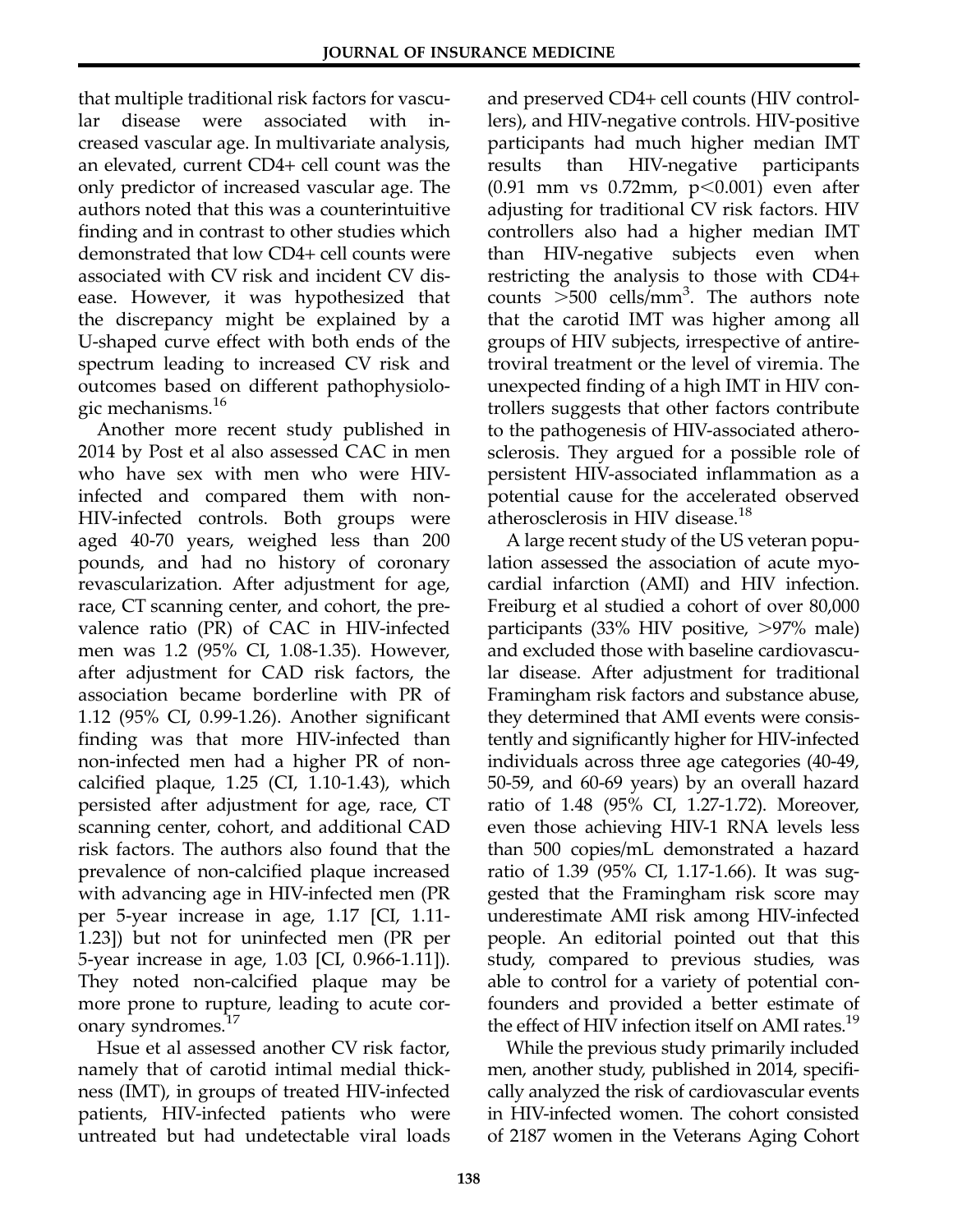Study of whom 32% were infected with HIV and all were free of cardiovascular disease (CVD) at baseline. Primary outcomes observed included acute myocardial infarction, unstable angina, ischemic stroke, and heart failure. After adjusting for multiple traditional CV risk factors plus diabetes, renal disease, and substance abuse, HIV-infected women experienced an increased risk of total CVD events by a hazard ratio of 2.8 (95% CI, 1.7-4.6). The authors noted that few studies have focused on women and even fewer included CVD events and that their results were consistent with earlier studies that linked HIV infection to an increased risk of CHD, ischemic stroke, and subclinical atherosclerosis in women. It remained to be established as to whether or not HIV-infected women are at greater risk for CVD than HIVinfected men.<sup>20</sup>

#### CANCER

In the pre-ART era, it was clear that HIVinfected individuals were at increased risk for AIDS-defining cancers, namely non-Hodgkin lymphoma (NHL), Kaposi sarcoma (KS), and invasive cervical cancer. With the advent of ART, data indicate that the incidence of NHL and KS dramatically decreased, although not to levels present in the general population. Invasive cervical cancer rates remained stable throughout the period. The incidence of many non-AIDS defining cancers were also elevated relative to the general population in the pre-ART era, but were overshadowed by the overwhelming presence of the AIDS-defining cancers. Data in the ART era indicate that non-AIDS defining cancer rates have increased significantly for anal, colorectal, liver, lung, oropharyngeal, renal, and vaginal cancer, Hodgkin lymphoma, and melanoma. Prostate cancer rates also increased but remain paradoxically lower than general population throughout the pre- and ART eras.<sup>21</sup> The types of cancers in HIV-infected individuals are similar to those who have undergone organ transplantation, thus immune dysfunction may be the underlying mechanism for the excess risk. Many of these cancers are associated with an infectious cause and it has been suggested that infection-related cancer will probably become an increasingly important complication of long-term HIV infection. $^{22}$ 

Cancer incidence from the Swiss HIV Cohort Study was reported relative to three time periods: pre-ART era (1985-1996), early ART era (1997-2001), and late ART era (2002- 2006). NHL and KS declined over all three periods. While there was individual variation among the types of non-AIDS defining cancers, the overall rate of non-AIDS defining cancers was similar in all periods and approximately double that in the general population. The authors noted that their results did not support claims that ART per se had an adverse influence on cancer risk. $^{23}$ 

Screening for non-AIDS defining cancers in the HIV-infected population should take into account the risk of a particular type of cancer, life expectancy, and benefits and harms that may result from screening. Sigel et al suggest that screening for anal, liver, and lung cancer may require adaptation for those with HIV infection because of increased risk, as well as behaviors and conditions common among those with HIV. The group also noted that screening recommendations for cervical, breast, and colon cancer should be similar for the general population and those infected with  $HIV.<sup>24</sup>$ 

#### NEUROCOGNITIVE IMPAIRMENT

Neurological manifestation of HIV infection is commonly represented by cognitive impairment. Severe and progressive impairment is now rare in the ART era, yet a majority of HIV patients perform below expectations on formal neurocognitive tests.25 One explanation for the on-going presence of abnormalities, despite treatment, is that low level viremia in the CNS may continue, driving neurodegeneration either by toxic inflammatory activation and/or toxic viral products.<sup>26</sup> Variability in the penetration of antiretroviral drugs across the blood brain barrier exists. However, there is no current evidence that there are significant differences between high and low CNS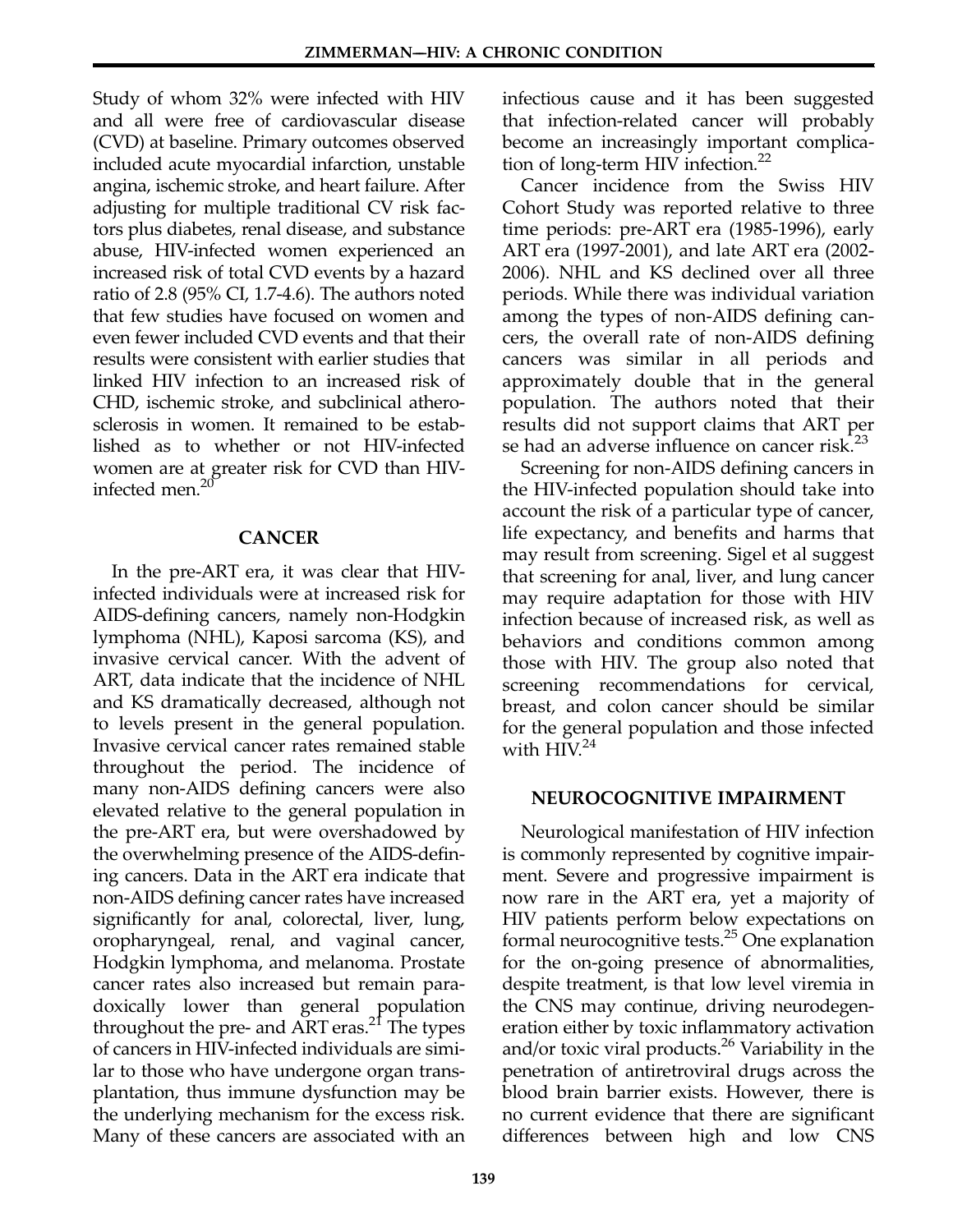penetrating antitretrovirals and neuropsychometric performance.<sup>25</sup>

The neurocognitive disturbances in brain function are referred to as HIV-associated neurocognitive disorder (HAND). This disorder is further divided into three levels of severity: asymptomatic neurocognitive impairment (ANI), mild neurocognitive disorder (MND), and HIV-associated dementia  $(HAD).^{27}$ 

Heaton et al conducted a comprehensive study on 1555 HIV-infected individuals by performing detailed neuromedical, psychi‐ atric, and neuropsychological examination during the ART era. They concluded that while ART has had a major impact on the course and long-term prognosis of HIV, all but the most severe CNS manifestations of infection remain very common. Their results showed that 2% of participants met criteria for HAD, down significantly compared with the pre-ART era. However, 44% met criteria for milder forms of cognitive impairment, which is similar to the pre-ART era. The lowest risk of measurable impairment occurred in the subgroup with suppressed plasma viral loads and nadir CD4  $\geq$ 200 cell/mm<sup>3</sup> (30% vs 47%). They suggest further studies should clarify whether early disease events (eg, profound CD4 decline) trigger chronic CNS changes and what impact early treatment with ART may have to prevent or reverse changes.28 Another study, published in 2011, reached similar conclusions. The authors questioned if some of the newer antiretro‐ virals may have toxic effects on the CNS, although they noted this could not be ruled out based on the results of their study.<sup>29</sup>

Not all studies have reached the same conclusion regarding cognitive impairment. McDonnell reported results in 2014 on a smaller study of 248 HIV-positive men who have sex with men (MSM) compared with 45 HIV-negative MSM. The groups were assessed with neuropsychological tests and questionnaires of depression, anxiety, and activities of daily living. Prevalence of HAND was 21.0% in the HIV-positive group

(13.7% ANI, 6.5% MCD, 0.8% HAD). The results were not significantly different than the HIV-negative group. The authors suggested that neurocognitive impairment may be overestimated in the HIV-positive MSM group. $30$ 

# **CONCLUSION**

The improvements in mortality during the ART era are well described and a tribute to the success of medical therapy. It is becoming more apparent now, however, that individuals, even under optimal treatment for HIV, are at significant risk for long-term health consequences that may threaten the sustainability and permanence of mortality improvements. Undoubtedly, clinicians will become more aware of these risks and begin to address and seek interventions to reduce this risk. The impact of these conditions will need to be assessed carefully as on-going consideration is given and analysis is performed to determine eligibility for life and living benefits coverage for these individuals.

### REFERENCES

- 1. Deeks SG, Lewin SR, Havlir DV. The end of AIDS: HIV infection as a chronic disease. Lancet. 2013; 382:1525–1533.
- 2. Administration on Aging (AoA). HIV/AIDS. http:// www.aoa.acl.gov/AoA\_Programs/HPW/HIV\_AIDS/ index.aspx. Accessed on December 23, 2014.
- 3. Freund A, Orjalo AV, Desprez PY, Campisi J. Inflammatory networks during cellular senescence: causes and consequences. Trends Mol Med. 2010;16(5):238–246.
- 4. Appay V, Sauce D. Immune activation and inflammation in HIV-1 infection: causes and consequences. J Pathol. 2008;214:231–241.
- 5. Lederman M, Funderburg N, Sekaly R, Klatt N, Hunt P. Residual Immune Dysregulation Syndrome in Treated HIV Infection. Adv Immunol. 2013;119:51–83.
- 6. Capeau J. Premature Aging and Premature Age-Related Comorbidites in HIV-Infected Patients: Facts and Hypotheses. Clinical Infectious Diseases. 2011;53(11):1127–1129.
- 7. Guaraldi G, Orlando G, Zona, S, et al. Premature Age-Related Comorbities Among HIV-Infected Persons Compared With the General Population. Clinical Infectious Diseases. 2011;53(11):1120–1126.